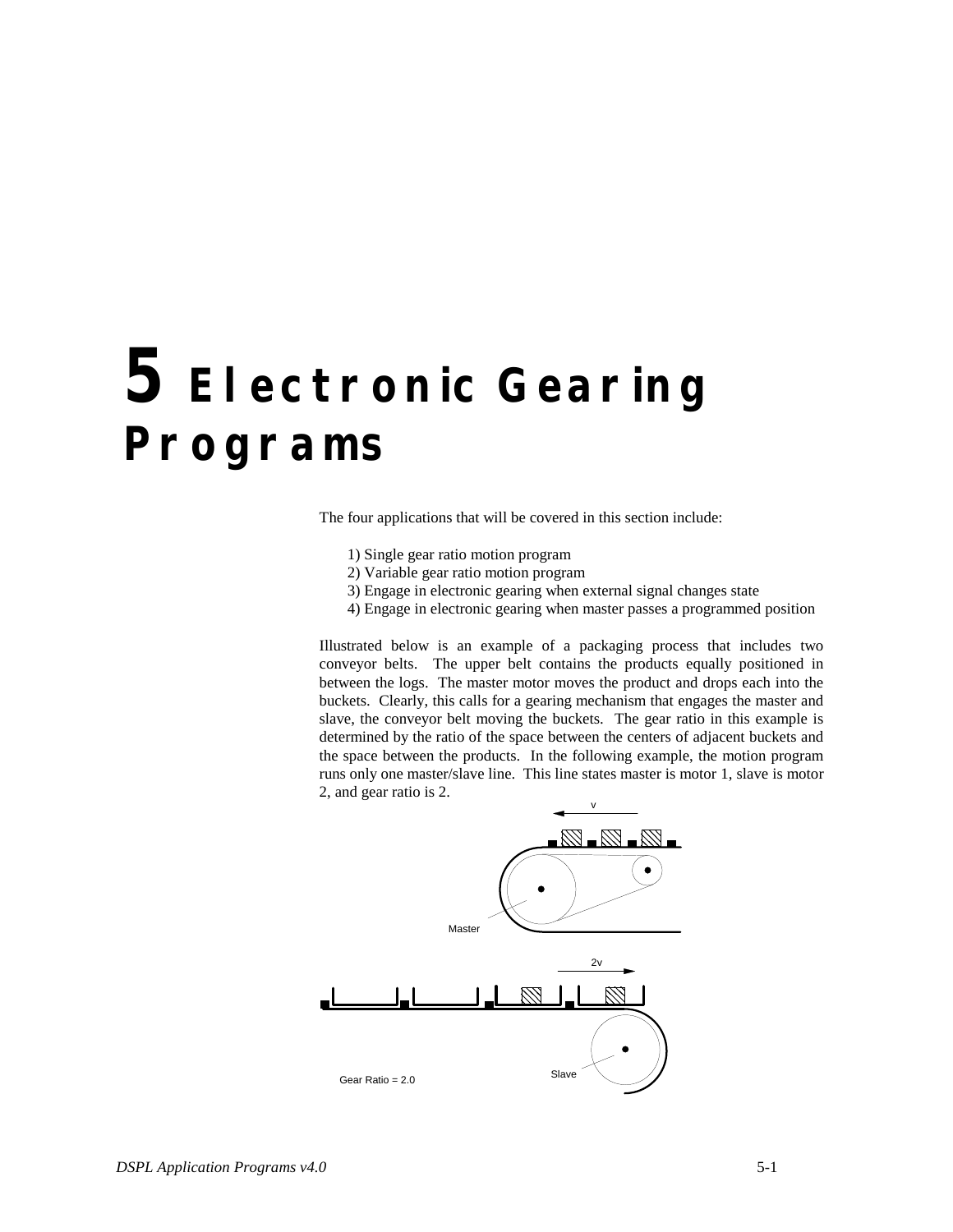## **1) Single gear ratio motion program**

```
#include "init_mx4.hll"
plc_program:
   run_m_program(electronic_gearing)
end
electronic_gearing:
    gear(0x1, 0x2, 2)
end
```
### **2) Variable gear ratio motion program**

In this example, motion program electronic\_gearing starts an endless loop in which variable gear\_ratio (VAR4) is continually updated. You may use the second task (permitted in DSPL programming) to calculate gear\_ratios on-thefly. Alternatively, if the host is to update gear\_ratios, the host based real time command CHANGE\_VAR (contained in Mx4 C++ or Visual Basic DLL) can be used to update VAR4.

|                     |                                                    | #define master 0x1<br>#define slave 0x2<br>#define gear_ratio var4 |                                                                                                   |  |  |  |  |  |
|---------------------|----------------------------------------------------|--------------------------------------------------------------------|---------------------------------------------------------------------------------------------------|--|--|--|--|--|
|                     | #include                                           |                                                                    | "init mx4.hll"                                                                                    |  |  |  |  |  |
| end                 | plc program:<br>run m program (electronic gearing) |                                                                    |                                                                                                   |  |  |  |  |  |
| electronic gearing: |                                                    |                                                                    |                                                                                                   |  |  |  |  |  |
|                     | $qear ratio = 2$                                   |                                                                    |                                                                                                   |  |  |  |  |  |
|                     | wend                                               | delay(100)                                                         | while $\varphi$ == 1) changing varl (by host) disengages slave<br>gear(master, slave, gear ratio) |  |  |  |  |  |
| end                 |                                                    | $qear_of_facc(2)$                                                  |                                                                                                   |  |  |  |  |  |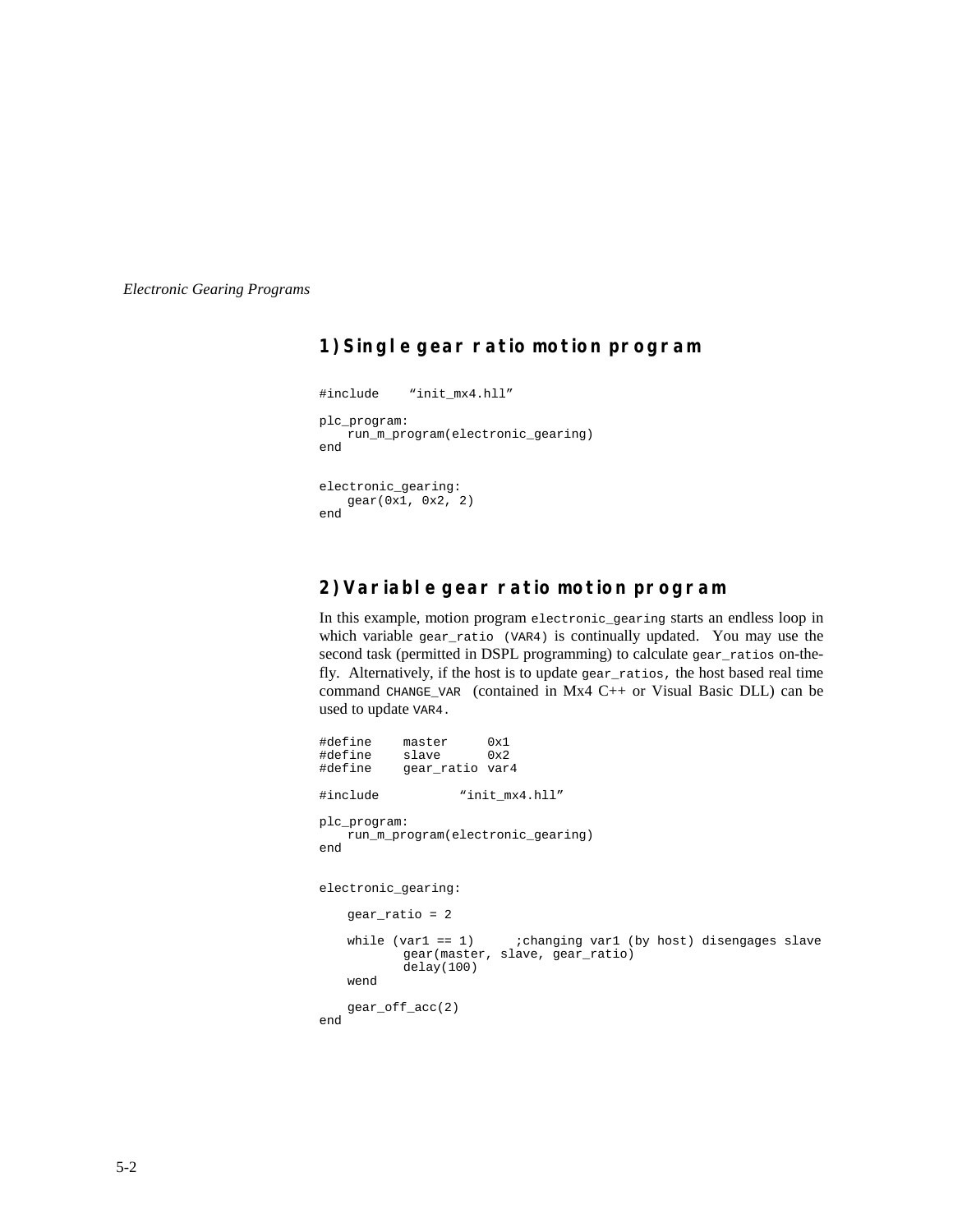### **3) Engage in electronic gearing by an external signal**

In this example, the slave is geared to the master motor only if the pulse sent by the electronic eye is switched to logic zero. This feature is useful in applications where there may be a problem on the line such as missing bucket.



| #define                           | master          | 0x1          |  |  |  |  |  |
|-----------------------------------|-----------------|--------------|--|--|--|--|--|
| #define                           | slave           | $0 \times 2$ |  |  |  |  |  |
| #define                           | gear ratio var4 |              |  |  |  |  |  |
| #include                          | "init mx4.hll"  |              |  |  |  |  |  |
|                                   |                 |              |  |  |  |  |  |
| plc program:                      |                 |              |  |  |  |  |  |
| run_m_program(electronic_gearing) |                 |              |  |  |  |  |  |
| end                               |                 |              |  |  |  |  |  |
|                                   |                 |              |  |  |  |  |  |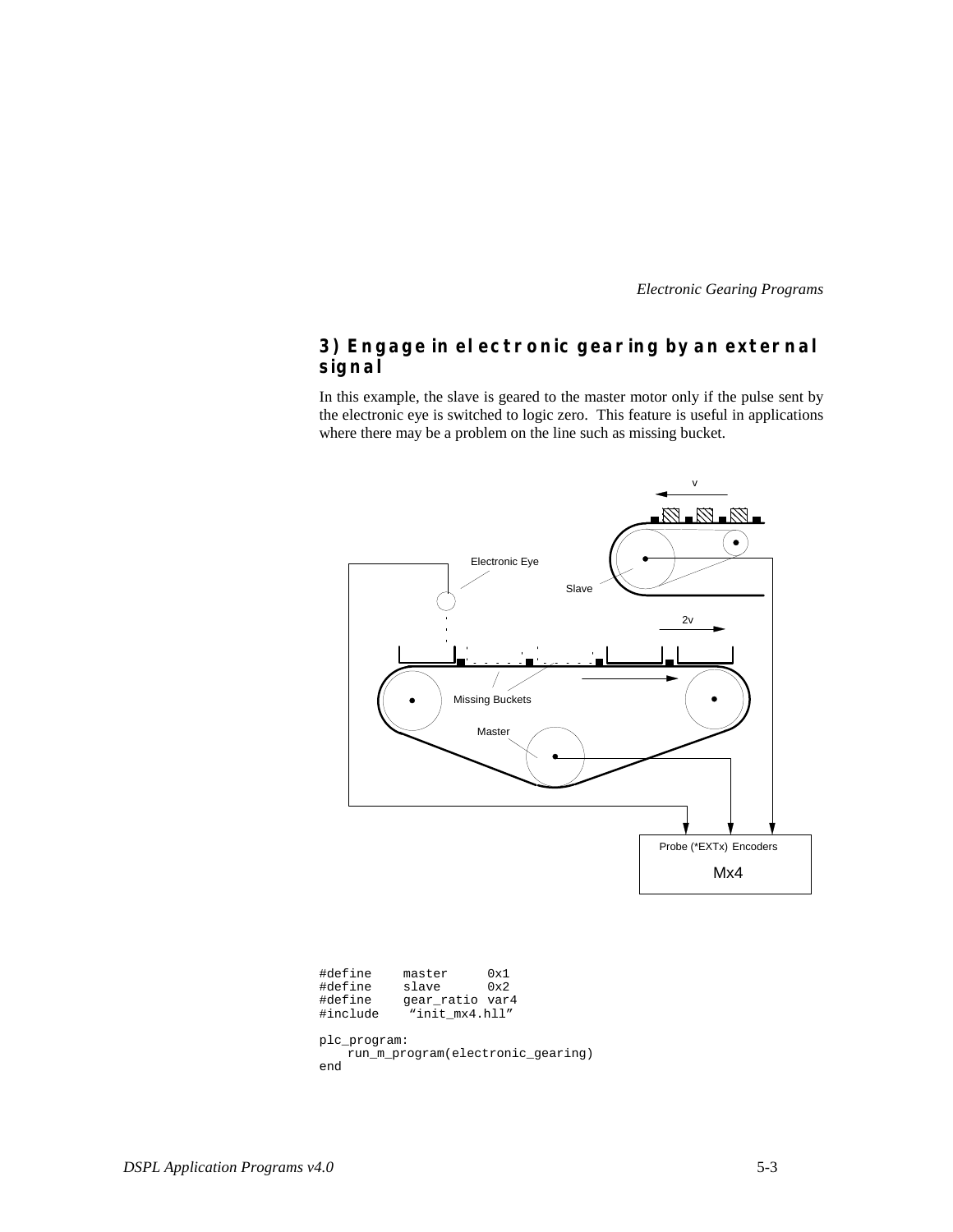electronic\_gearing: velmode (1,5)  $\qquad \qquad$  ; yut master in velocity control mode gear\_ratio = 2 gear\_probe(master, slave, 1, gear\_ratio) wait\_until(INP1\_REG & 0x0002) ;wait until stop button is pushed gear\_off\_acc(2)

end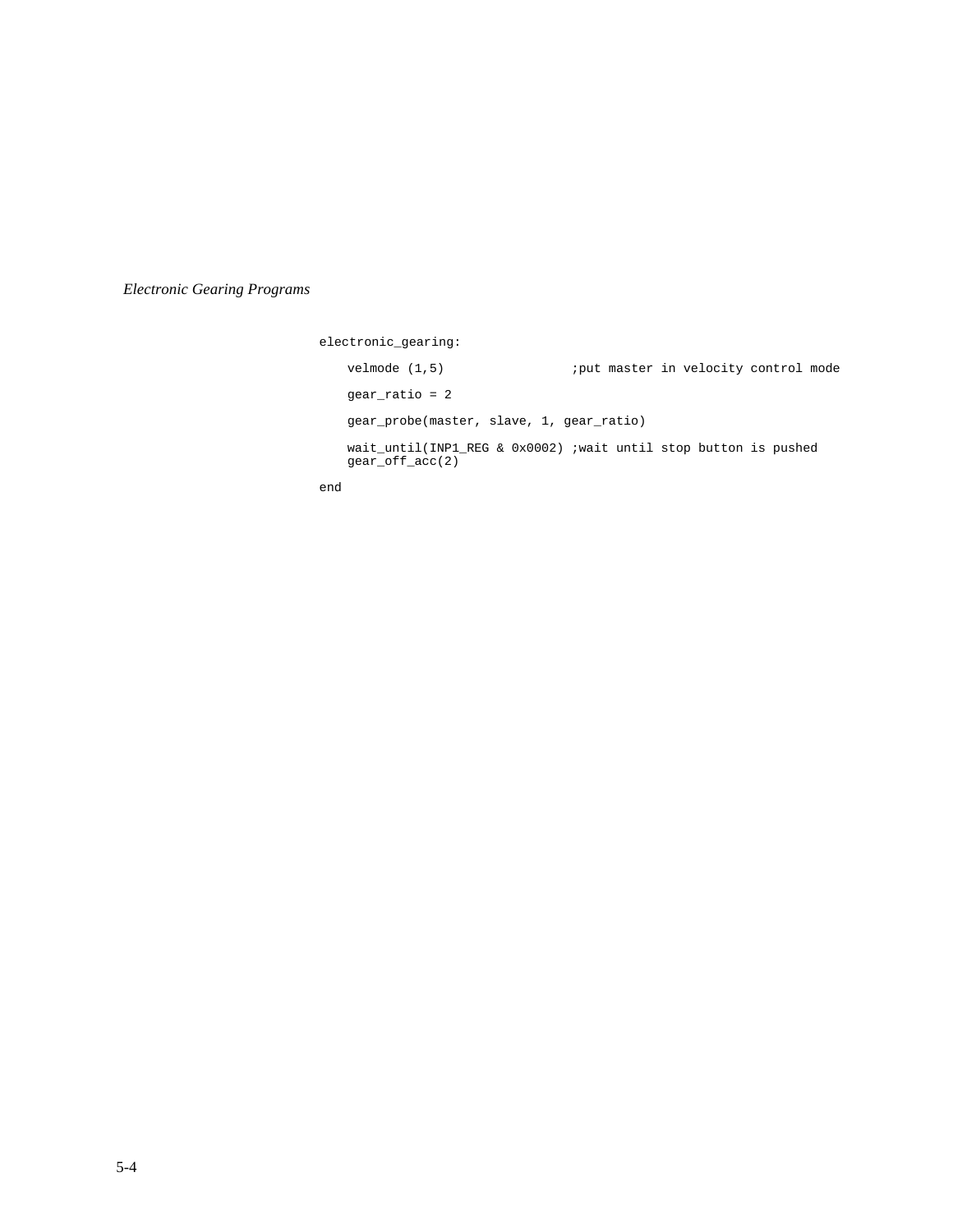#### **4) Engage in electronic gearing when master passes a programmed position**

Products on the conveyor belt moved by the master motor are positioned uniformly. The slave motor cuts the film connecting the two adjacent products. The result of this cut is unsatisfactory if the knife lands vertically. It is preferred that while landing, the knife-edge travels and is tightly geared to the position of film that must be cut. This is shown in the following figure.